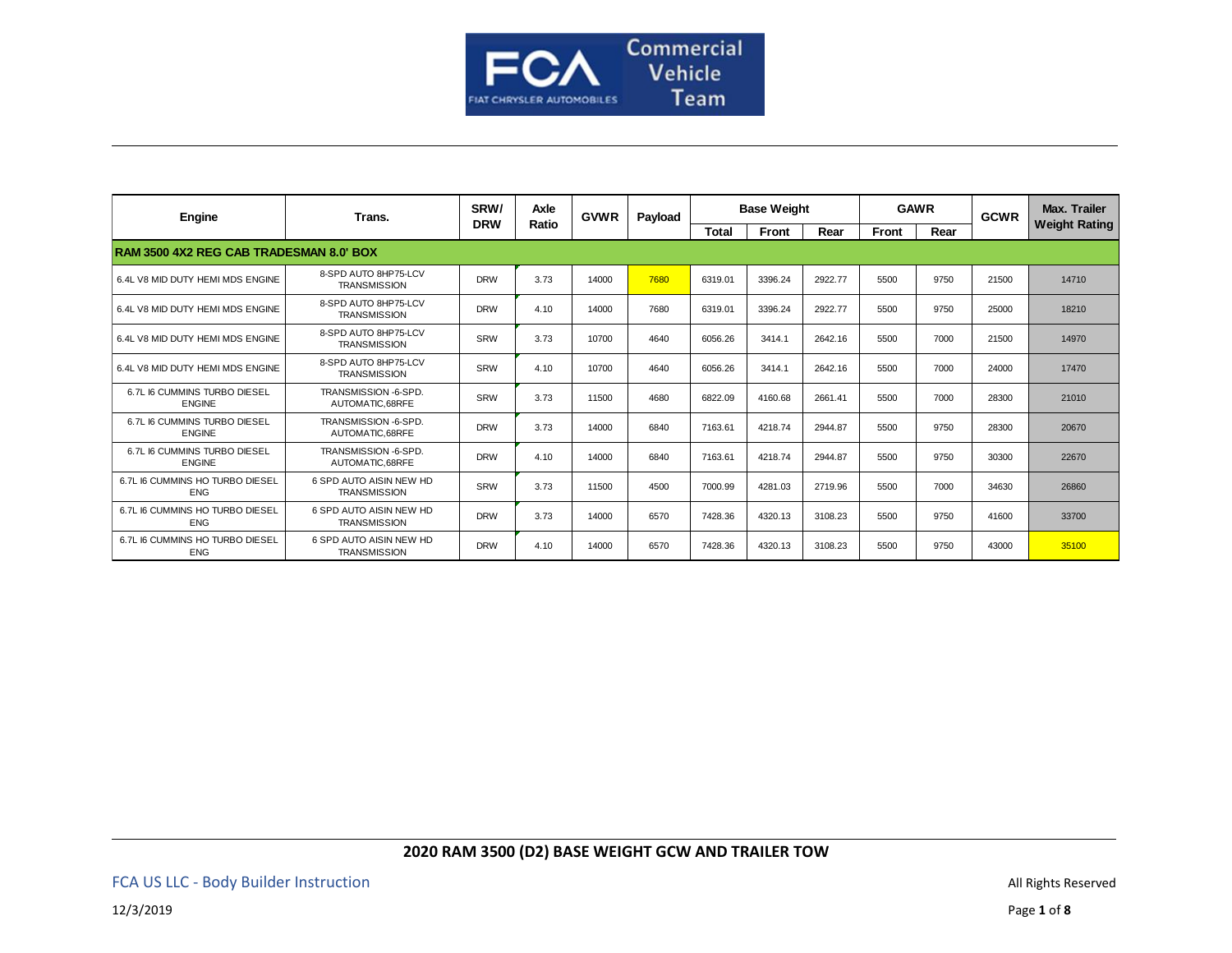

| Engine                                             | Trans.                                         | SRW/<br><b>DRW</b> | Axle<br>Ratio | <b>GVWR</b> | Payload | <b>Base Weight</b> |         |         | <b>GAWR</b> |      | <b>GCWR</b> | <b>Max. Trailer</b>  |
|----------------------------------------------------|------------------------------------------------|--------------------|---------------|-------------|---------|--------------------|---------|---------|-------------|------|-------------|----------------------|
|                                                    |                                                |                    |               |             |         | <b>Total</b>       | Front   | Rear    | Front       | Rear |             | <b>Weight Rating</b> |
| <b>RAM 3500 4X2 CREW CAB TRADESMAN 6.4' BOX</b>    |                                                |                    |               |             |         |                    |         |         |             |      |             |                      |
| 6.4L V8 MID DUTY HEMI MDS ENGINE                   | 8-SPD AUTO 8HP75-LCV<br><b>TRANSMISSION</b>    | SRW                | 3.73          | 10700       | 4110    | 6588.71            | 3657.02 | 2931.69 | 5500        | 7000 | 21500       | 14440                |
| 6.4L V8 MID DUTY HEMI MDS ENGINE                   | 8-SPD AUTO 8HP75-LCV<br><b>TRANSMISSION</b>    | SRW                | 4.10          | 10700       | 4110    | 6588.71            | 3657.02 | 2931.69 | 5500        | 7000 | 24000       | 16940                |
| 6.7L I6 CUMMINS TURBO DIESEL<br><b>ENGINE</b>      | TRANSMISSION -6-SPD.<br>AUTOMATIC,68RFE        | SRW                | 3.73          | 11500       | 4240    | 7261.53            | 4351.35 | 2910.18 | 5500        | 7000 | 28300       | 20570                |
| 6.7L I6 CUMMINS HO TURBO DIESEL<br><b>ENG</b>      | 6 SPD AUTO AISIN NEW HD<br><b>TRANSMISSION</b> | SRW                | 3.73          | 11500       | 4100    | 7403.37            | 4460.92 | 2942.45 | 5500        | 7000 | 32240       | 24180                |
| <b>RAM 3500 4X2 CREW CAB TRADESMAN 6.4' RAMBOX</b> |                                                |                    |               |             |         |                    |         |         |             |      |             |                      |
| 6.4L V8 MID DUTY HEMI MDS ENGINE                   | 8-SPD AUTO 8HP75-LCV<br><b>TRANSMISSION</b>    | SRW                | 3.73          | 10700       | 3970    | 6733.71            | 3655.08 | 3078.63 | 5500        | 7000 | 21500       | 14300                |
| 6.4L V8 MID DUTY HEMI MDS ENGINE                   | 8-SPD AUTO 8HP75-LCV<br><b>TRANSMISSION</b>    | SRW                | 4.10          | 10700       | 3970    | 6733.71            | 3655.08 | 3078.63 | 5500        | 7000 | 24000       | 16800                |
| 6.7L I6 CUMMINS TURBO DIESEL<br><b>ENGINE</b>      | TRANSMISSION -6-SPD.<br>AUTOMATIC.68RFE        | SRW                | 3.73          | 11500       | 4090    | 7407.11            | 4373.78 | 3033.33 | 5500        | 7000 | 28300       | 20420                |
| 6.7L I6 CUMMINS HO TURBO DIESEL<br><b>ENG</b>      | 6 SPD AUTO AISIN NEW HD<br><b>TRANSMISSION</b> | SRW                | 3.73          | 11500       | 3950    | 7548.91            | 4483.33 | 3065.58 | 5500        | 7000 | 32240       | 23210                |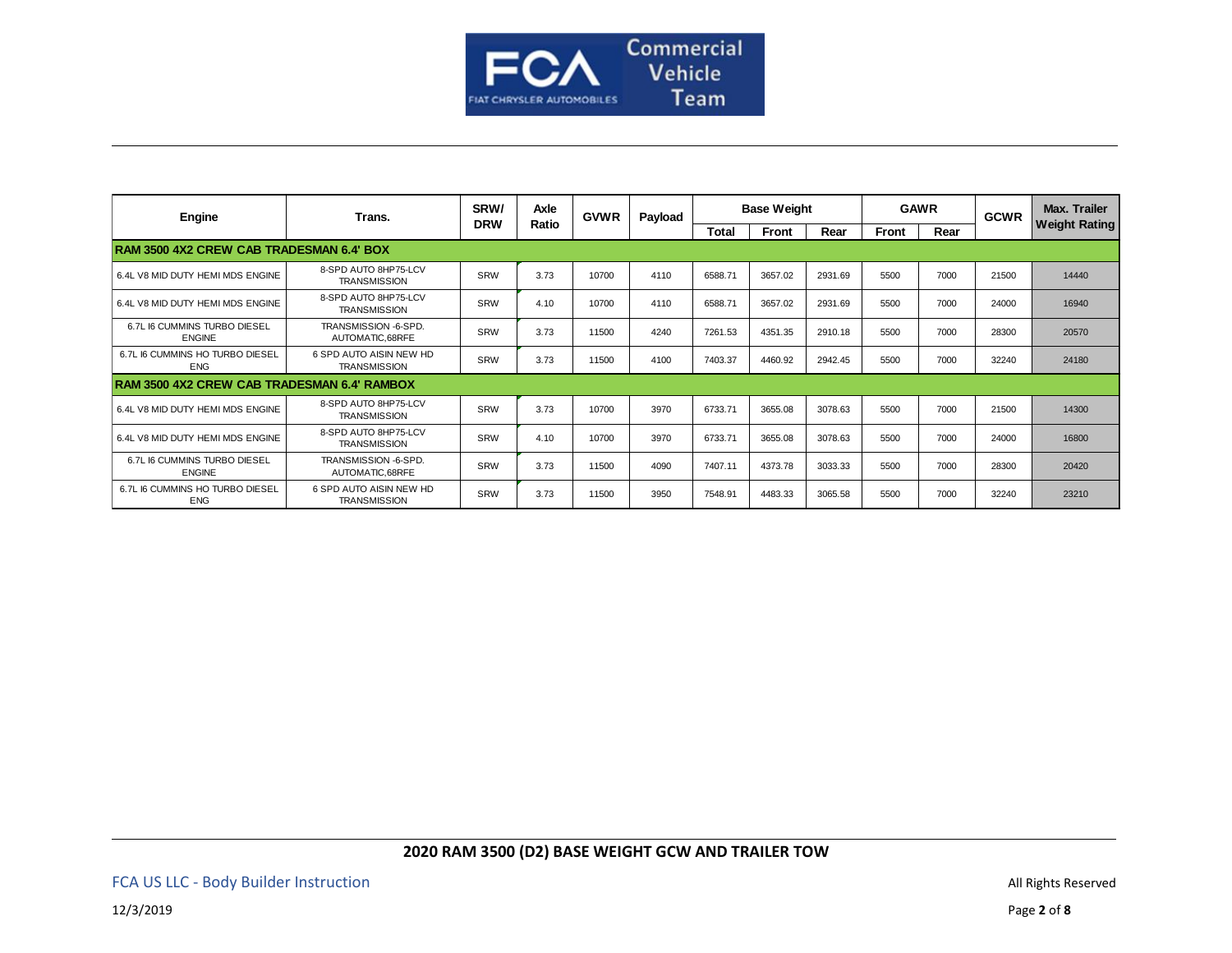

| Engine                                          | Trans.                                         | SRW/       | Axle  | <b>GVWR</b> | Payload | <b>Base Weight</b> |         |         | <b>GAWR</b>  |      | <b>GCWR</b> | Max. Trailer         |  |
|-------------------------------------------------|------------------------------------------------|------------|-------|-------------|---------|--------------------|---------|---------|--------------|------|-------------|----------------------|--|
|                                                 |                                                | <b>DRW</b> | Ratio |             |         | Total              | Front   | Rear    | <b>Front</b> | Rear |             | <b>Weight Rating</b> |  |
| <b>RAM 3500 4X2 CREW CAB TRADESMAN 8.0' BOX</b> |                                                |            |       |             |         |                    |         |         |              |      |             |                      |  |
| 6.4L V8 MID DUTY HEMI MDS ENGINE                | 8-SPD AUTO 8HP75-LCV<br><b>TRANSMISSION</b>    | SRW        | 3.73  | 11100       | 4520    | 6582.85            | 3746.58 | 2836.27 | 5500         | 7000 | 21500       | 14450                |  |
| 6.4L V8 MID DUTY HEMI MDS ENGINE                | 8-SPD AUTO 8HP75-LCV<br><b>TRANSMISSION</b>    | SRW        | 4.10  | 11100       | 4520    | 6582.85            | 3746.58 | 2836.27 | 5500         | 7000 | 24000       | 16950                |  |
| 6.4L V8 MID DUTY HEMI MDS ENGINE                | 8-SPD AUTO 8HP75-LCV<br><b>TRANSMISSION</b>    | <b>DRW</b> | 3.73  | 14000       | 7050    | 6949.31            | 3763.09 | 3186.22 | 5500         | 9750 | 21500       | 14080                |  |
| 6.4L V8 MID DUTY HEMI MDS ENGINE                | 8-SPD AUTO 8HP75-LCV<br><b>TRANSMISSION</b>    | <b>DRW</b> | 4.10  | 14000       | 7050    | 6949.31            | 3763.09 | 3186.22 | 5500         | 9750 | 25000       | 17580                |  |
| 6.7L I6 CUMMINS TURBO DIESEL<br><b>ENGINE</b>   | TRANSMISSION -6-SPD.<br>AUTOMATIC.68RFE        | SRW        | 3.73  | 12000       | 4600    | 7402.86            | 4580.82 | 2822.04 | 5500         | 7000 | 28300       | 20430                |  |
| 6.7L I6 CUMMINS TURBO DIESEL<br><b>ENGINE</b>   | TRANSMISSION -6-SPD.<br>AUTOMATIC.68RFE        | <b>DRW</b> | 3.73  | 14000       | 6180    | 7817.77            | 4536.74 | 3281.03 | 5500         | 9750 | 28300       | 20010                |  |
| 6.7L I6 CUMMINS TURBO DIESEL<br><b>ENGINE</b>   | TRANSMISSION -6-SPD.<br>AUTOMATIC.68RFE        | <b>DRW</b> | 4.10  | 14000       | 6180    | 7817.77            | 4536.74 | 3281.03 | 5500         | 9750 | 30300       | 22010                |  |
| 6.7L I6 CUMMINS HO TURBO DIESEL<br><b>ENG</b>   | 6 SPD AUTO AISIN NEW HD<br><b>TRANSMISSION</b> | SRW        | 3.73  | 12000       | 4450    | 7547.96            | 4607.03 | 2940.93 | 5500         | 7000 | 33670       | 25580                |  |
| 6.7L I6 CUMMINS HO TURBO DIESEL<br><b>ENG</b>   | 6 SPD AUTO AISIN NEW HD<br><b>TRANSMISSION</b> | <b>DRW</b> | 3.73  | 14000       | 5950    | 8054.19            | 4686.06 | 3368.13 | 5500         | 9750 | 41600       | 33080                |  |
| 6.7L I6 CUMMINS HO TURBO DIESEL<br><b>ENG</b>   | 6 SPD AUTO AISIN NEW HD<br><b>TRANSMISSION</b> | <b>DRW</b> | 4.10  | 14000       | 5950    | 8054.19            | 4686.06 | 3368.13 | 5500         | 9750 | 43000       | 34480                |  |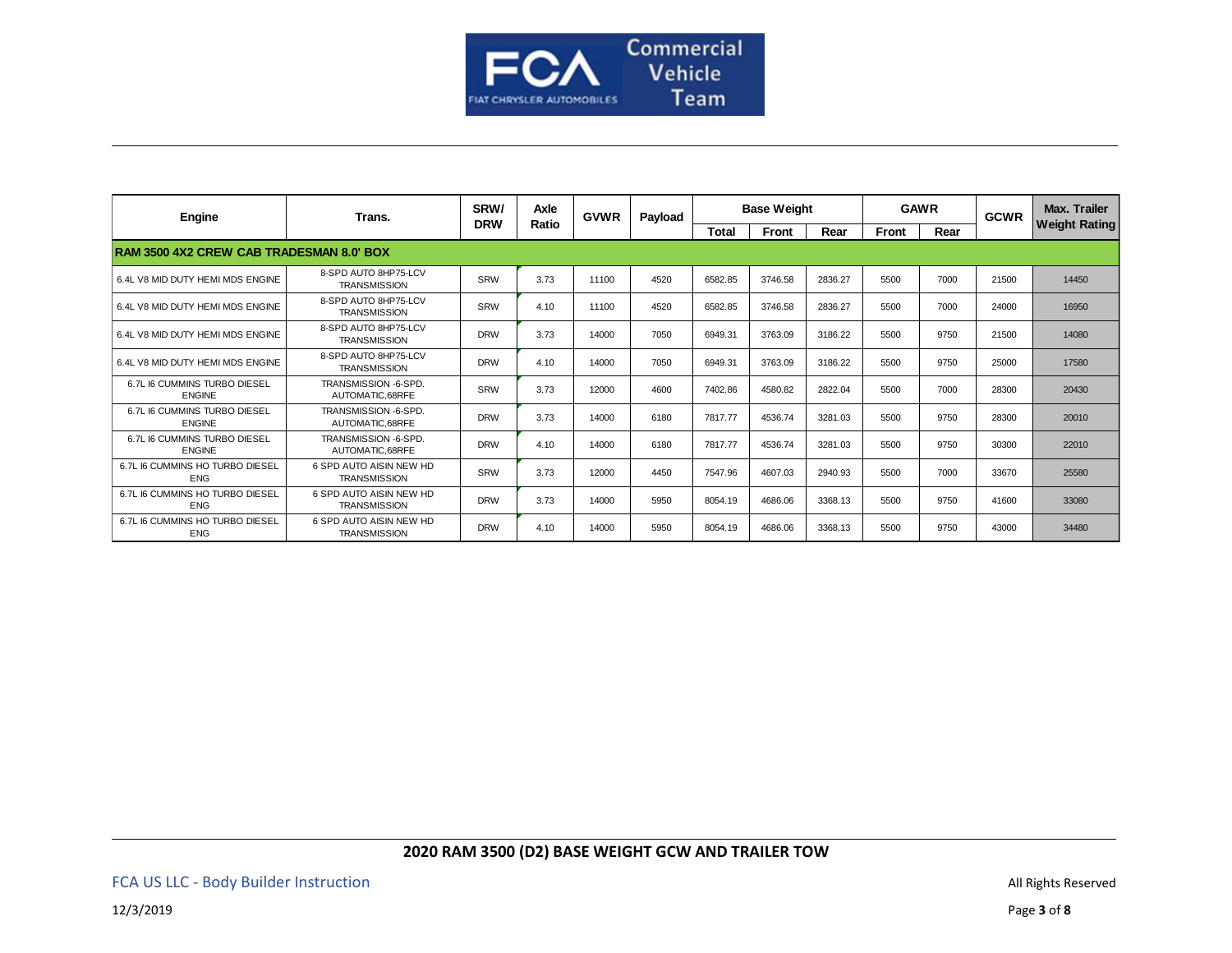

| Engine                                                   | Trans.                                         | SRW/<br>Axle | <b>GVWR</b> | Payload | <b>Base Weight</b> |              |         | <b>GAWR</b> |              | <b>GCWR</b> | <b>Max. Trailer</b> |                      |
|----------------------------------------------------------|------------------------------------------------|--------------|-------------|---------|--------------------|--------------|---------|-------------|--------------|-------------|---------------------|----------------------|
|                                                          |                                                | <b>DRW</b>   | Ratio       |         |                    | <b>Total</b> | Front   | Rear        | <b>Front</b> | Rear        |                     | <b>Weight Rating</b> |
| <b>RAM 3500 4X4 MEGA CAB BIG HORN/LONE STAR 6.4' BOX</b> |                                                |              |             |         |                    |              |         |             |              |             |                     |                      |
| 6.4L V8 MID DUTY HEMI MDS ENGINE                         | 8-SPD AUTO 8HP75-LCV<br><b>TRANSMISSION</b>    | <b>DRW</b>   | 3.73        | 14000   | 6630               | 7373.56      | 4032.87 | 3340.69     | 5500         | 9750        | 21500               | 13660                |
| 6.4L V8 MID DUTY HEMI MDS ENGINE                         | 8-SPD AUTO 8HP75-LCV<br><b>TRANSMISSION</b>    | <b>DRW</b>   | 4.10        | 14000   | 6630               | 7373.56      | 4032.87 | 3340.69     | 5500         | 9750        | 25000               | 17160                |
| 6.4L V8 MID DUTY HEMI MDS ENGINE                         | 8-SPD AUTO 8HP75-LCV<br><b>TRANSMISSION</b>    | SRW          | 3.73        | 11400   | 4340               | 7063.12      | 4049.35 | 3013.77     | 5500         | 7000        | 21500               | 13970                |
| 6.4L V8 MID DUTY HEMI MDS ENGINE                         | 8-SPD AUTO 8HP75-LCV<br><b>TRANSMISSION</b>    | SRW          | 4.10        | 11400   | 4340               | 7063.12      | 4049.35 | 3013.77     | 5500         | 7000        | 24000               | 16470                |
| 6.7L I6 CUMMINS TURBO DIESEL<br><b>ENGINE</b>            | TRANSMISSION -6-SPD.<br>AUTOMATIC.68RFE        | <b>SRW</b>   | 3.73        | 12300   | 4290               | 8007.91      | 4895.23 | 3112.68     | 6000         | 7000        | 28300               | 19820                |
| 6.7L I6 CUMMINS TURBO DIESEL<br><b>ENGINE</b>            | TRANSMISSION -6-SPD.<br>AUTOMATIC.68RFE        | <b>DRW</b>   | 3.73        | 14000   | 5670               | 8328.8       | 4869.58 | 3459.22     | 6000         | 9750        | 28300               | 19500                |
| 6.7L I6 CUMMINS TURBO DIESEL<br><b>ENGINE</b>            | TRANSMISSION -6-SPD.<br>AUTOMATIC.68RFE        | <b>DRW</b>   | 4.10        | 14000   | 5670               | 8328.8       | 4869.58 | 3459.22     | 6000         | 9750        | 30300               | 21500                |
| 6.7L I6 CUMMINS HO TURBO DIESEL<br><b>ENG</b>            | 6 SPD AUTO AISIN NEW HD<br><b>TRANSMISSION</b> | SRW          | 3.73        | 12300   | 4150               | 8153.4       | 5004.11 | 3149.29     | 6000         | 7000        | 32710               | 24090                |
| 6.7L I6 CUMMINS HO TURBO DIESEL<br><b>ENG</b>            | 6 SPD AUTO AISIN NEW HD<br><b>TRANSMISSION</b> | <b>DRW</b>   | 3.73        | 14000   | 5400               | 8598.01      | 4999.92 | 3598.09     | 6000         | 9750        | 41600               | 32530                |
| 6.7L I6 CUMMINS HO TURBO DIESEL<br><b>ENG</b>            | 6 SPD AUTO AISIN NEW HD<br><b>TRANSMISSION</b> | <b>DRW</b>   | 4.10        | 14000   | 5400               | 8598.01      | 4999.92 | 3598.09     | 6000         | 9750        | 43000               | 32880                |
| RAM 3500 4X4 MEGA CAB BIG HORN/LONE STAR 6.4' RAMBOX     |                                                |              |             |         |                    |              |         |             |              |             |                     |                      |
| 6.4L V8 MID DUTY HEMI MDS ENGINE                         | 8-SPD AUTO 8HP75-LCV<br><b>TRANSMISSION</b>    | SRW          | 3.73        | 11400   | 4280               | 7123.03      | 4009.15 | 3113.88     | 5500         | 7000        | 21500               | 13910                |
| 6.4L V8 MID DUTY HEMI MDS ENGINE                         | 8-SPD AUTO 8HP75-LCV<br><b>TRANSMISSION</b>    | SRW          | 4.10        | 11400   | 4280               | 7123.03      | 4009.15 | 3113.88     | 5500         | 7000        | 24000               | 16410                |
| 6.7L I6 CUMMINS TURBO DIESEL<br><b>ENGINE</b>            | TRANSMISSION -6-SPD.<br>AUTOMATIC.68RFE        | SRW          | 3.73        | 12300   | 4120               | 8183.95      | 4946.4  | 3237.55     | 6000         | 7000        | 28300               | 19650                |
| 6.7L I6 CUMMINS HO TURBO DIESEL<br><b>ENG</b>            | 6 SPD AUTO AISIN NEW HD<br><b>TRANSMISSION</b> | SRW          | 3.73        | 12300   | 3990               | 8314.74      | 5040.36 | 3274.38     | 6000         | 7000        | 32710               | 23320                |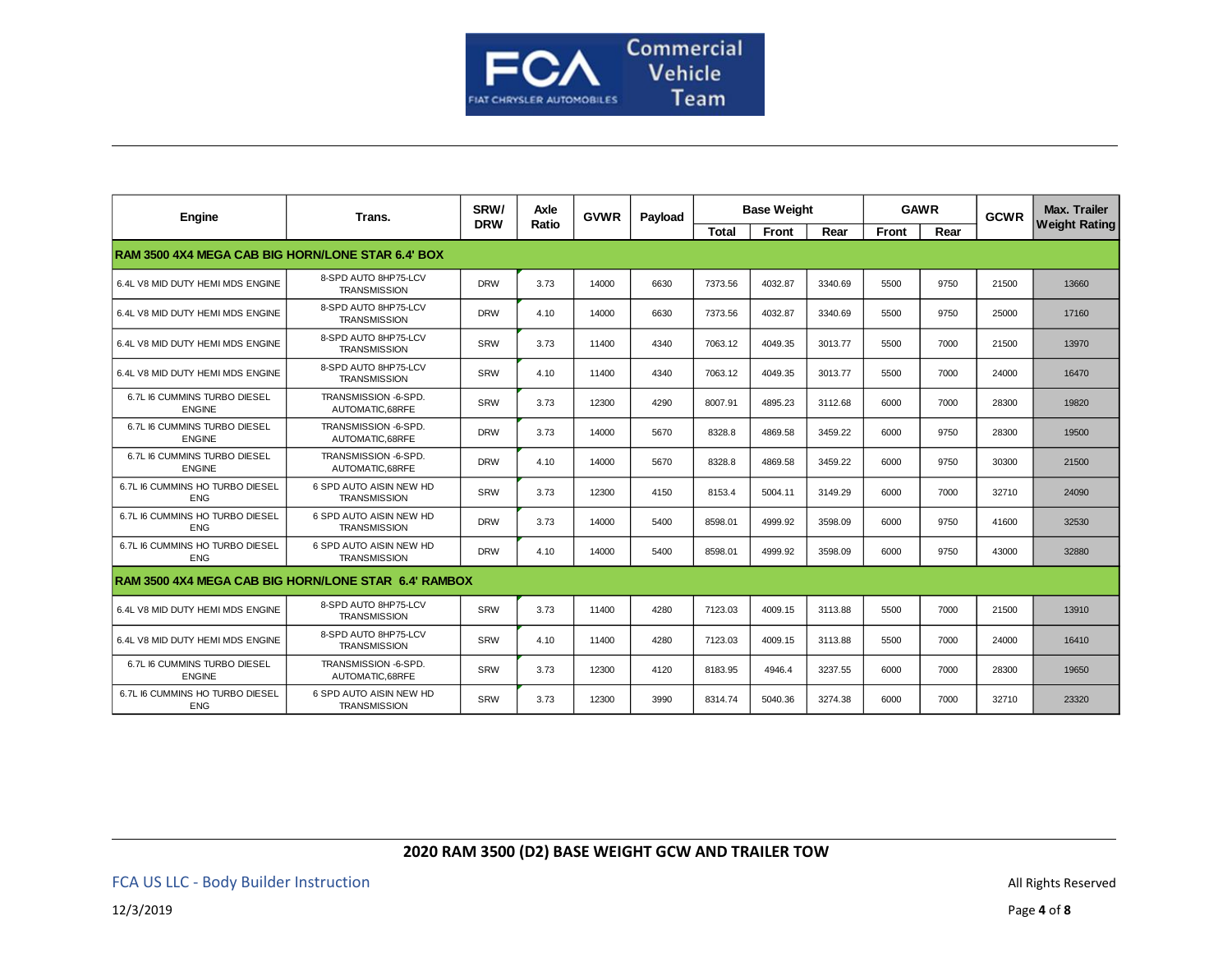

| Engine                                         | Trans.                                         | SRW/       | Axle<br>Ratio | <b>GVWR</b> | Payload | <b>Base Weight</b> |         |         | <b>GAWR</b> |      | <b>GCWR</b> | <b>Max. Trailer</b>  |  |
|------------------------------------------------|------------------------------------------------|------------|---------------|-------------|---------|--------------------|---------|---------|-------------|------|-------------|----------------------|--|
|                                                |                                                | <b>DRW</b> |               |             |         | <b>Total</b>       | Front   | Rear    | Front       | Rear |             | <b>Weight Rating</b> |  |
| <b>RAM 3500 4X4 REG CAB TRADESMAN 8.0' BOX</b> |                                                |            |               |             |         |                    |         |         |             |      |             |                      |  |
| 6.4L V8 MID DUTY HEMI MDS ENGINE               | 8-SPD AUTO 8HP75-LCV<br><b>TRANSMISSION</b>    | SRW        | 3.73          | 11000       | 4600    | 6404.46            | 3724.93 | 2679.53 | 5500        | 7000 | 21500       | 14630                |  |
| 6.4L V8 MID DUTY HEMI MDS ENGINE               | 8-SPD AUTO 8HP75-LCV<br><b>TRANSMISSION</b>    | SRW        | 4.10          | 11000       | 4600    | 6404.46            | 3724.93 | 2679.53 | 5500        | 7000 | 24000       | 17130                |  |
| 6.4L V8 MID DUTY HEMI MDS ENGINE               | 8-SPD AUTO 8HP75-LCV<br><b>TRANSMISSION</b>    | <b>DRW</b> | 3.73          | 14000       | 7260    | 6742.08            | 3744.95 | 2997.13 | 5500        | 9750 | 21500       | 14290                |  |
| 6.4L V8 MID DUTY HEMI MDS ENGINE               | 8-SPD AUTO 8HP75-LCV<br><b>TRANSMISSION</b>    | <b>DRW</b> | 4.10          | 14000       | 7260    | 6742.08            | 3744.95 | 2997.13 | 5500        | 9750 | 25000       | 17790                |  |
| 6.7L I6 CUMMINS TURBO DIESEL<br><b>ENGINE</b>  | TRANSMISSION -6-SPD.<br>AUTOMATIC.68RFE        | <b>DRW</b> | 3.73          | 14000       | 6400    | 7601.06            | 4516.66 | 3084.4  | 6000        | 9750 | 28300       | 20230                |  |
| 6.7L I6 CUMMINS TURBO DIESEL<br><b>ENGINE</b>  | TRANSMISSION -6-SPD.<br>AUTOMATIC.68RFE        | <b>DRW</b> | 4.10          | 14000       | 6400    | 7601.06            | 4516.66 | 3084.4  | 6000        | 9750 | 30300       | 22230                |  |
| 6.7L I6 CUMMINS TURBO DIESEL<br><b>ENGINE</b>  | TRANSMISSION -6-SPD.<br>AUTOMATIC.68RFE        | SRW        | 3.73          | 11800       | 4550    | 7251.54            | 4521.21 | 2730.33 | 6000        | 7000 | 28300       | 20580                |  |
| 6.7L I6 CUMMINS HO TURBO DIESEL<br><b>ENG</b>  | 6 SPD AUTO AISIN NEW HD<br><b>TRANSMISSION</b> | <b>DRW</b> | 3.73          | 14000       | 6130    | 7867.45            | 4531.43 | 3336.02 | 6000        | 9750 | 41600       | 33260                |  |
| 6.7L I6 CUMMINS HO TURBO DIESEL<br><b>ENG</b>  | 6 SPD AUTO AISIN NEW HD<br><b>TRANSMISSION</b> | <b>DRW</b> | 4.10          | 14000       | 6130    | 7867.45            | 4531.43 | 3336.02 | 6000        | 9750 | 43000       | 34660                |  |
| 6.7L I6 CUMMINS HO TURBO DIESEL<br><b>ENG</b>  | 6 SPD AUTO AISIN NEW HD<br><b>TRANSMISSION</b> | SRW        | 3.73          | 11800       | 4380    | 7422.75            | 4628.02 | 2794.73 | 6000        | 7000 | 34540       | 26050                |  |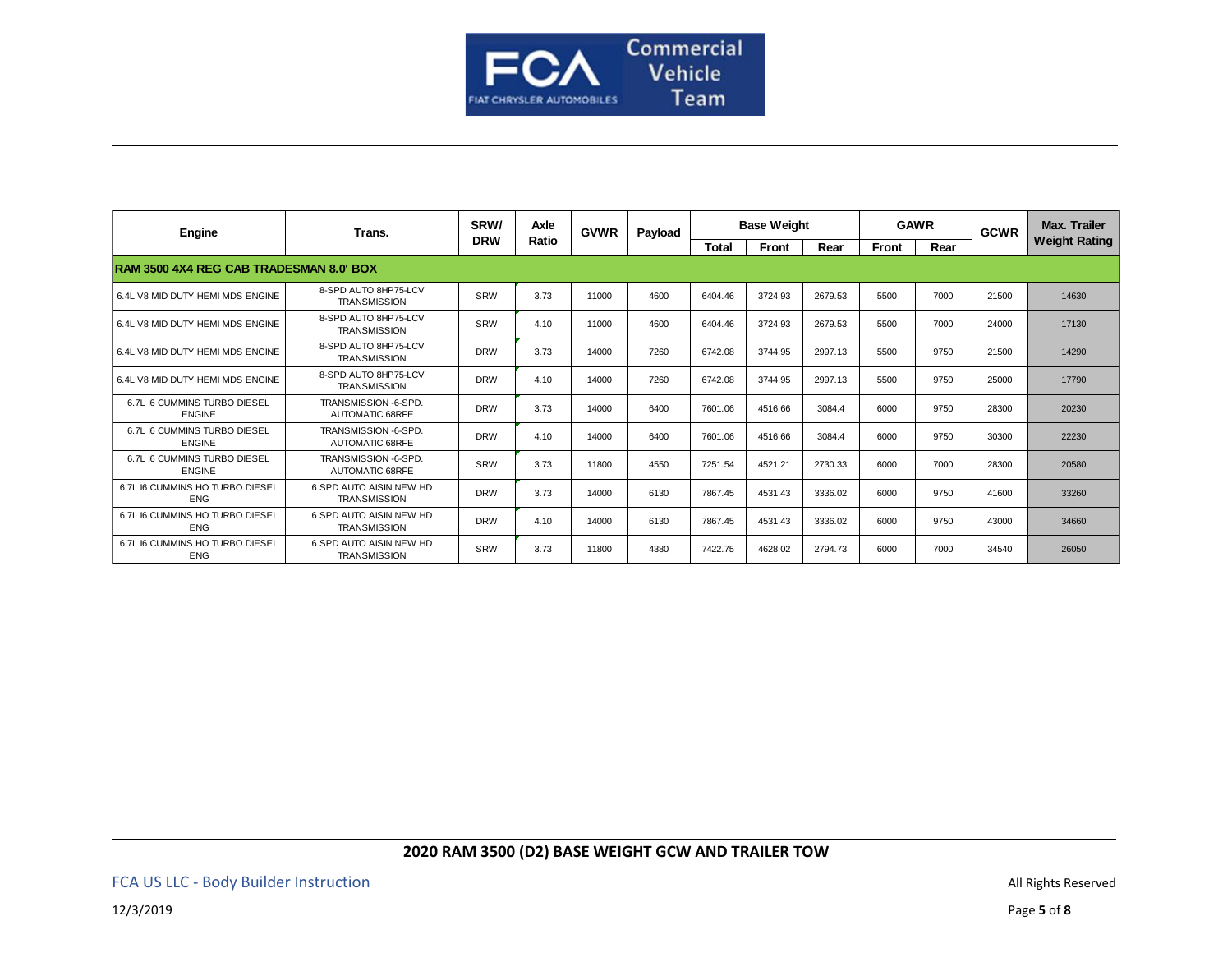

| Engine                                             | Trans.                                         | SRW/       | Axle<br>Ratio | <b>GVWR</b> | Payload | <b>Base Weight</b> |         |         | <b>GAWR</b>  |      | <b>GCWR</b> | Max. Trailer         |
|----------------------------------------------------|------------------------------------------------|------------|---------------|-------------|---------|--------------------|---------|---------|--------------|------|-------------|----------------------|
|                                                    |                                                | <b>DRW</b> |               |             |         | Total              | Front   | Rear    | <b>Front</b> | Rear |             | <b>Weight Rating</b> |
| <b>RAM 3500 4X4 CREW CAB TRADESMAN 6.4' BOX</b>    |                                                |            |               |             |         |                    |         |         |              |      |             |                      |
| 6.4L V8 MID DUTY HEMI MDS ENGINE                   | 8-SPD AUTO 8HP75-LCV<br><b>TRANSMISSION</b>    | SRW        | 3.73          | 11000       | 4240    | 6757.65            | 3891.72 | 2865.93 | 5500         | 7000 | 21500       | 14270                |
| 6.4L V8 MID DUTY HEMI MDS ENGINE                   | 8-SPD AUTO 8HP75-LCV<br><b>TRANSMISSION</b>    | SRW        | 4.10          | 11000       | 4240    | 6757.65            | 3891.72 | 2865.93 | 5500         | 7000 | 24000       | 16770                |
| 6.7L I6 CUMMINS TURBO DIESEL<br><b>ENGINE</b>      | TRANSMISSION -6-SPD.<br>AUTOMATIC.68RFE        | SRW        | 3.73          | 11800       | 4190    | 7606.45            | 4693.88 | 2912.57 | 6000         | 7000 | 28300       | 20220                |
| 6.7L I6 CUMMINS HO TURBO DIESEL<br><b>ENG</b>      | 6 SPD AUTO AISIN NEW HD<br><b>TRANSMISSION</b> | SRW        | 3.73          | 11800       | 4020    | 7781.56            | 4802.28 | 2979.28 | 6000         | 7000 | 32580       | 23660                |
| <b>RAM 3500 4X4 CREW CAB TRADESMAN 6.4' RAMBOX</b> |                                                |            |               |             |         |                    |         |         |              |      |             |                      |
| 6.4L V8 MID DUTY HEMI MDS ENGINE                   | 8-SPD AUTO 8HP75-LCV<br><b>TRANSMISSION</b>    | SRW        | 3.73          | 11000       | 4140    | 6862.82            | 3871.8  | 2991.02 | 5500         | 7000 | 21500       | 14170                |
| 6.4L V8 MID DUTY HEMI MDS ENGINE                   | 8-SPD AUTO 8HP75-LCV<br><b>TRANSMISSION</b>    | SRW        | 4.10          | 11000       | 4140    | 6862.82            | 3871.8  | 2991.02 | 5500         | 7000 | 24000       | 16670                |
| 6.7L I6 CUMMINS TURBO DIESEL<br><b>ENGINE</b>      | TRANSMISSION -6-SPD.<br>AUTOMATIC.68RFE        | SRW        | 3.73          | 11800       | 4050    | 7751.45            | 4691.94 | 3059.51 | 6000         | 7000 | 28300       | 20080                |
| 6.7L I6 CUMMINS HO TURBO DIESEL<br><b>ENG</b>      | 6 SPD AUTO AISIN NEW HD<br><b>TRANSMISSION</b> | SRW        | 3.73          | 11800       | 3880    | 7917.59            | 4799.21 | 3118.38 | 6000         | 7000 | 32580       | 23000                |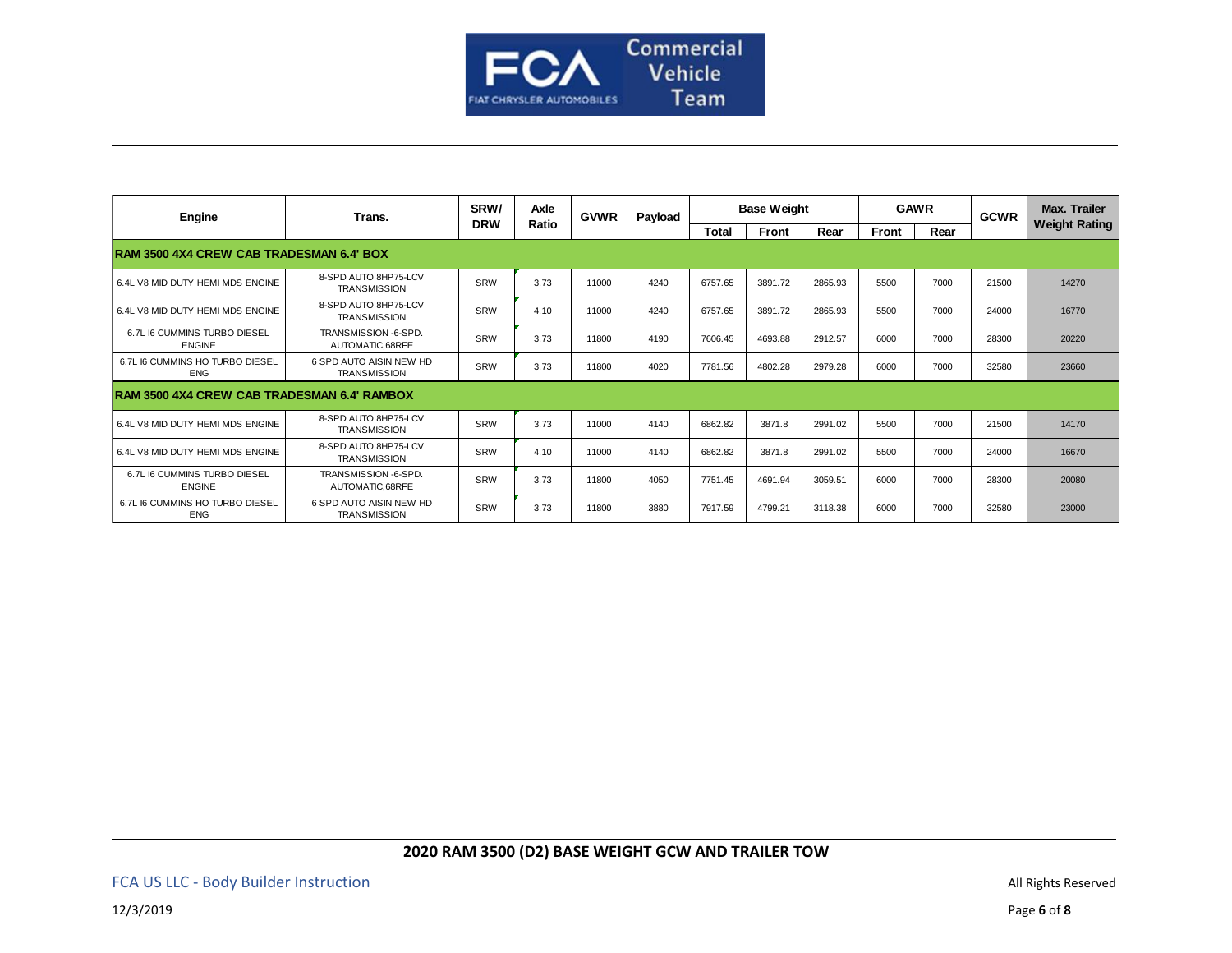

| Engine                                        | Trans.                                         | SRW/       | Axle  | <b>GVWR</b> | Payload | <b>Base Weight</b> |         |         | <b>GAWR</b> |      | <b>GCWR</b> | Max. Trailer         |  |  |
|-----------------------------------------------|------------------------------------------------|------------|-------|-------------|---------|--------------------|---------|---------|-------------|------|-------------|----------------------|--|--|
|                                               |                                                | <b>DRW</b> | Ratio |             |         | <b>Total</b>       | Front   | Rear    | Front       | Rear |             | <b>Weight Rating</b> |  |  |
| RAM 3500 4X4 CREW CAB TRADESMAN 8.0' BOX      |                                                |            |       |             |         |                    |         |         |             |      |             |                      |  |  |
| 6.4L V8 MID DUTY HEMI MDS ENGINE              | 8-SPD AUTO 8HP75-LCV<br><b>TRANSMISSION</b>    | <b>DRW</b> | 3.73  | 14000       | 6700    | 7301.78            | 4065.23 | 3236.55 | 5500        | 9750 | 21500       | 13730                |  |  |
| 6.4L V8 MID DUTY HEMI MDS ENGINE              | 8-SPD AUTO 8HP75-LCV<br><b>TRANSMISSION</b>    | <b>DRW</b> | 4.10  | 14000       | 6700    | 7301.78            | 4065.23 | 3236.55 | 5500        | 9750 | 25000       | 17230                |  |  |
| 6.4L V8 MID DUTY HEMI MDS ENGINE              | 8-SPD AUTO 8HP75-LCV<br><b>TRANSMISSION</b>    | SRW        | 3.73  | 11400       | 4440    | 6956.2             | 4054.34 | 2901.86 | 5500        | 7000 | 21500       | 14070                |  |  |
| 6.4L V8 MID DUTY HEMI MDS ENGINE              | 8-SPD AUTO 8HP75-LCV<br><b>TRANSMISSION</b>    | SRW        | 4.10  | 11400       | 4440    | 6956.2             | 4054.34 | 2901.86 | 5500        | 7000 | 24000       | 16570                |  |  |
| 6.7L I6 CUMMINS TURBO DIESEL<br><b>ENGINE</b> | TRANSMISSION -6-SPD.<br>AUTOMATIC.68RFE        | SRW        | 3.73  | 12300       | 4490    | 7808.91            | 4851.99 | 2956.92 | 6000        | 7000 | 28300       | 20020                |  |  |
| 6.7L I6 CUMMINS TURBO DIESEL<br><b>ENGINE</b> | TRANSMISSION -6-SPD.<br>AUTOMATIC.68RFE        | <b>DRW</b> | 3.73  | 14000       | 5850    | 8151.21            | 4841.93 | 3309.28 | 6000        | 9750 | 28300       | 19680                |  |  |
| 6.7L I6 CUMMINS TURBO DIESEL<br><b>ENGINE</b> | TRANSMISSION -6-SPD.<br>AUTOMATIC.68RFE        | <b>DRW</b> | 4.10  | 14000       | 5850    | 8151.21            | 4841.93 | 3309.28 | 6000        | 9750 | 30300       | 21680                |  |  |
| 6.7L I6 CUMMINS HO TURBO DIESEL<br><b>ENG</b> | 6 SPD AUTO AISIN NEW HD<br><b>TRANSMISSION</b> | SRW        | 3.73  | 12300       | 4320    | 7975.69            | 4961.86 | 3013.83 | 6000        | 7000 | 33610       | 25090                |  |  |
| 6.7L I6 CUMMINS HO TURBO DIESEL<br><b>ENG</b> | 6 SPD AUTO AISIN NEW HD<br><b>TRANSMISSION</b> | <b>DRW</b> | 3.73  | 14000       | 5590    | 8414.17            | 4990.63 | 3423.54 | 6000        | 9750 | 41600       | 32720                |  |  |
| 6.7L I6 CUMMINS HO TURBO DIESEL<br><b>ENG</b> | 6 SPD AUTO AISIN NEW HD<br><b>TRANSMISSION</b> | <b>DRW</b> | 4.10  | 14000       | 5590    | 8414.17            | 4990.63 | 3423.54 | 6000        | 9750 | 43000       | 34110                |  |  |